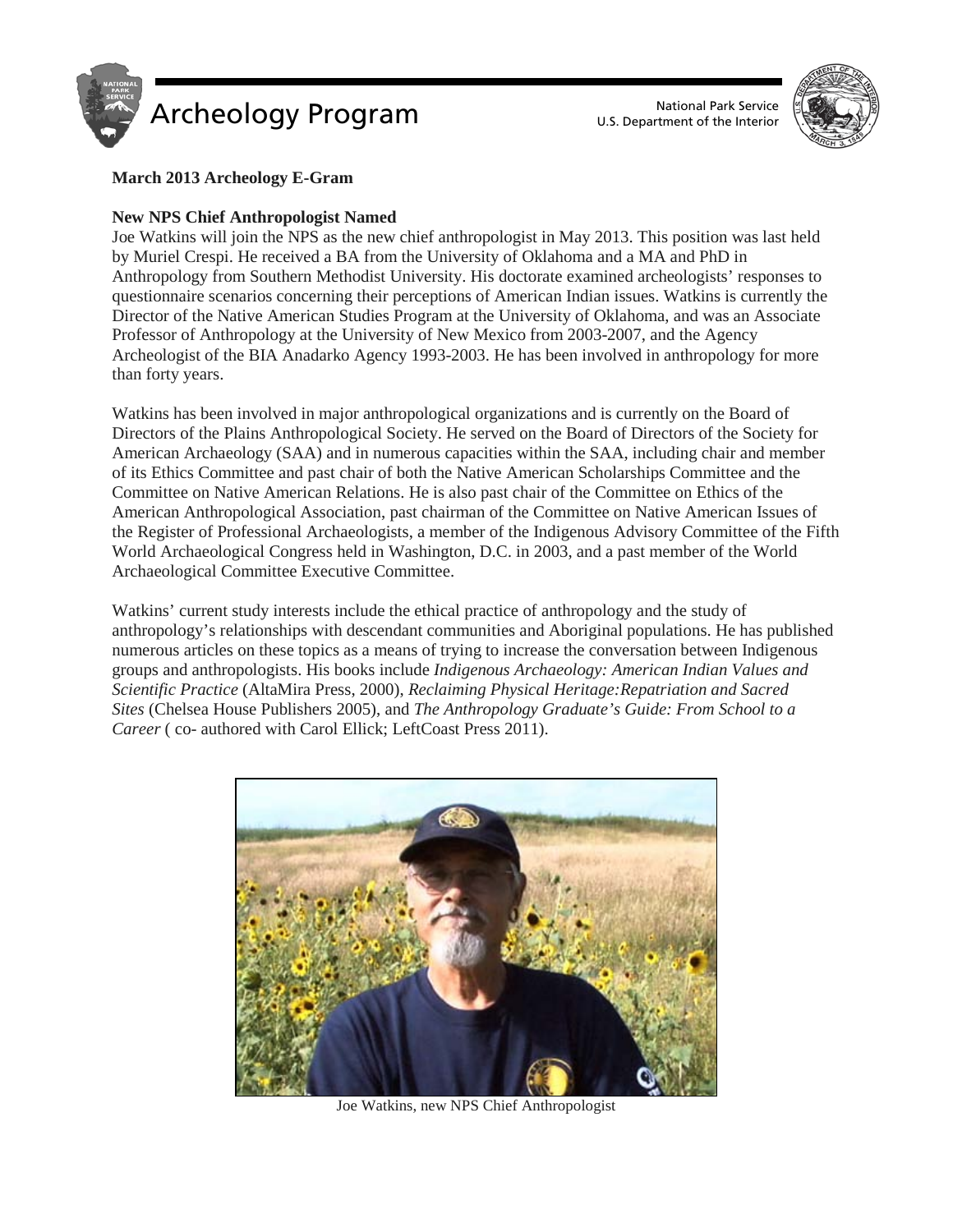## **NPS Intermountain Region (IMR) Hires Archeologist as Assistant Regional Director**

Tom Lincoln has accepted a position as the NPS IMR's new Assistant Regional Director for Cultural Resources.

Lincoln is an archeologist with undergraduate minors in biology and geology; he received his MA in Anthropology from the University of Montana. He worked in Glacier NP, Rocky Mountain NP, Badlands NP, and Big Hole NB, before joining the Bureau of Reclamation in 1978. Among other assignments, Lincoln oversaw the archeology program for the Central Arizona Project for 18 years and its re-working of Hohokam and Saladoan archeology. He became Reclamation's Federal Preservation Officer in 2002 functioning as the bureau's policy chief for historic preservation, cultural resources management, museum property, and paleontology.

Lincoln was a principle in initiating the South Park Archaeology Project (SPArP), an independent and volunteer oriented research program with a mission to inventory and describe the archeology of South Park, Colorado, especially focusing on Paleo-Indian and pre-Clovis occupations. While no longer officially associated with SPArP, Lincoln continues with his associate professorships at Regis University and Arapahoe Community College teaching a variety of classes and guided independent studies in anthropology, climate

change, sustainability and resiliency, and complex systems theory.

Lincoln joined the Resource Stewardship and Science Directorate on March 24, 2013; he is based in Lakewood, CO.



Tom Lincoln, new NPS IMR ARD for Cultural Resources

**CEQ Releases Handbooks on Improving Efficiency of Federal Environmental Reviews** Consistent with the goals of President Obama's 2012 Executive Order 13604 - *Improving Performance of Federal Permitting and Review of Infrastructure Projects*, the Council on Environmental Quality (CEQ) has released two new handbooks that encourage more efficient environmental reviews under the National Environmental Policy Act (NEPA). Together, the guides will promote informed Federal decisions on projects that impact American communities and help agencies improve efficiency, maximize staff resources, and reduce costs.

The handbooks complement the suite of guidance and memoranda to agencies that CEQ has issued to reaffirm the NEPA principles of early coordination and collaboration to promote efficient Federal environmental reviews. By highlighting ways to take advantage of existing provisions for integrating NEPA with other planning and environmental reviews, the handbooks will help agencies avoid duplicative or inconsistent processes and facilitate quicker, more informed decision-making.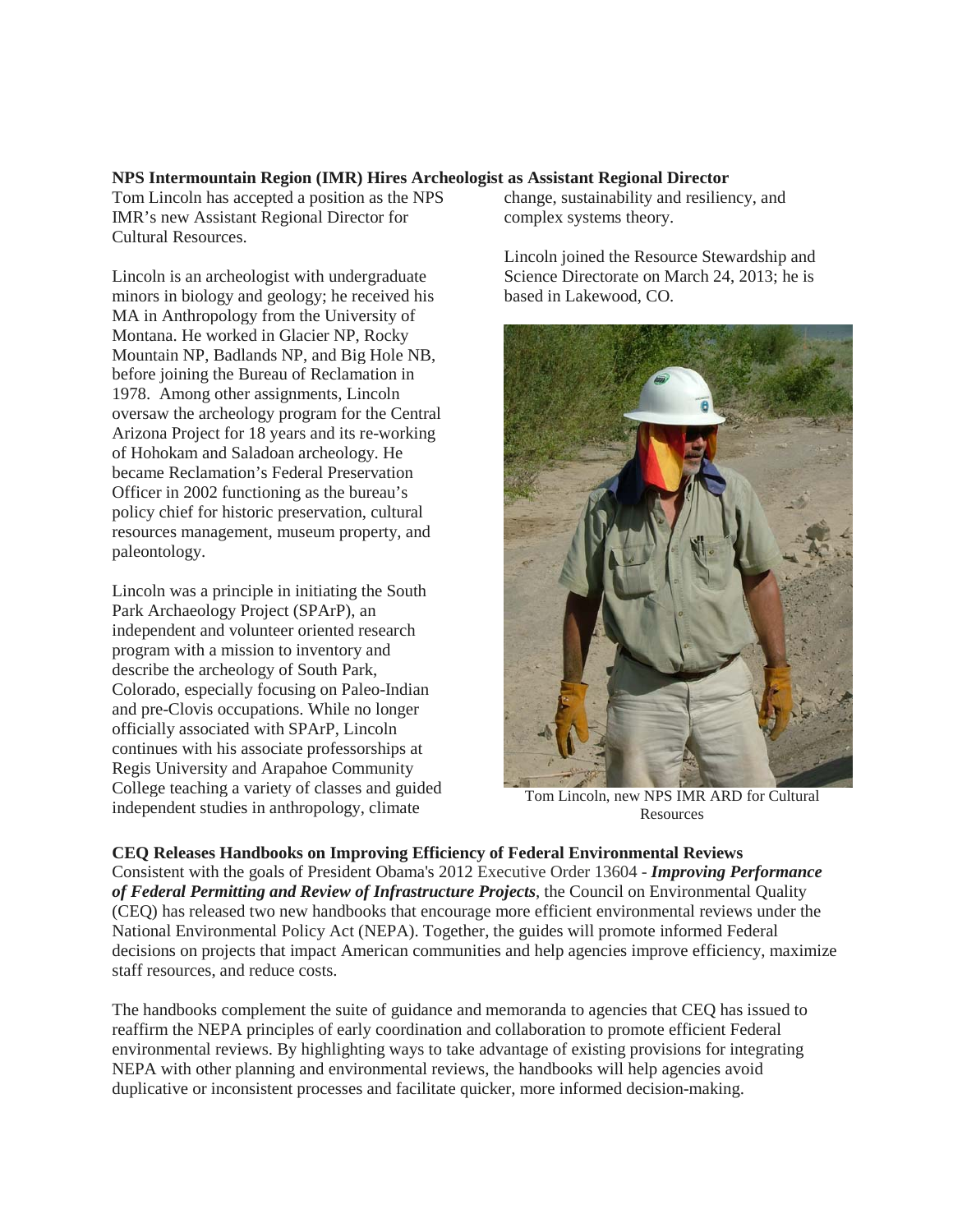The first handbook, created by CEQ and the Advisory Council on Historic Preservation (ACHP), provides advice to Federal agencies, applicants, project sponsors, and consultants on ways to take advantage of existing regulatory provisions to align the NEPA process and the National Historic Preservation Act (NHPA) Section 106 review process for maximum efficiency and public input. Federal agencies have independent statutory obligations under NEPA and NHPA. For many projects, agencies can use the procedures and documentation required by NEPA to comply with NHPA Section 106, instead of undertaking a separate process. The handbook provides a series of roadmaps for coordination of the two statutes.

In collaboration with the California Governor's Office of Planning and Research, CEQ is also releasing a draft handbook on integrating NEPA and California Environmental Quality Act (CEQA) review processes. The guide provides practitioners with an overview of NEPA and CEQA as well as valuable suggestions for developing a single environmental review process that can meet the requirements of both statutes. It will be available for 45 days of public comment to encourage a comprehensive final product that promotes maximum efficiency.

By integrating NEPA with NHPA Section 106 and CEQA reviews, these handbooks will encourage efficient processes without adding any new requirements or sacrificing the effectiveness and transparency of environmental reviews.

To view the handbooks, go to: <http://www.whitehouse.gov/administration/eop/ceq/initiatives/nepa/handbooks>

To learn more about the Administration's efforts to modernize implementation of NEPA, [click here.](http://www.whitehouse.gov/administration/eop/ceq/initiatives/nepa/)

#### **2013 NPS Diving Intern Selected**

The NPS Submerged Resources Center, the NPS National Dive Program, and the Our World Underwater Scholarship Society have announced that Julia Mason, Alamo, California, is the 2013 NPS diving intern. A graduating senior and a straight A student from Harvard University, Julia is eager to bring her interests in conservation education, outreach, and marine protected area management to national parks.

"The NPS diving internship continues to be the most sought after of all the Our World Underwater Scholarship Society internships, and the selection process was highly competitive," said Dave Conlin, manager of the Submerged Resources Center. "Every year the process gets better and the internship gets more applicants."



Diving intern Julia Mason. NPS photo.

Julia will have three months to travel throughout the NPS system and work with National Park Service dive teams doing resource protection and monitoring, including cultural resources, law enforcement, interpretation and maintenance work.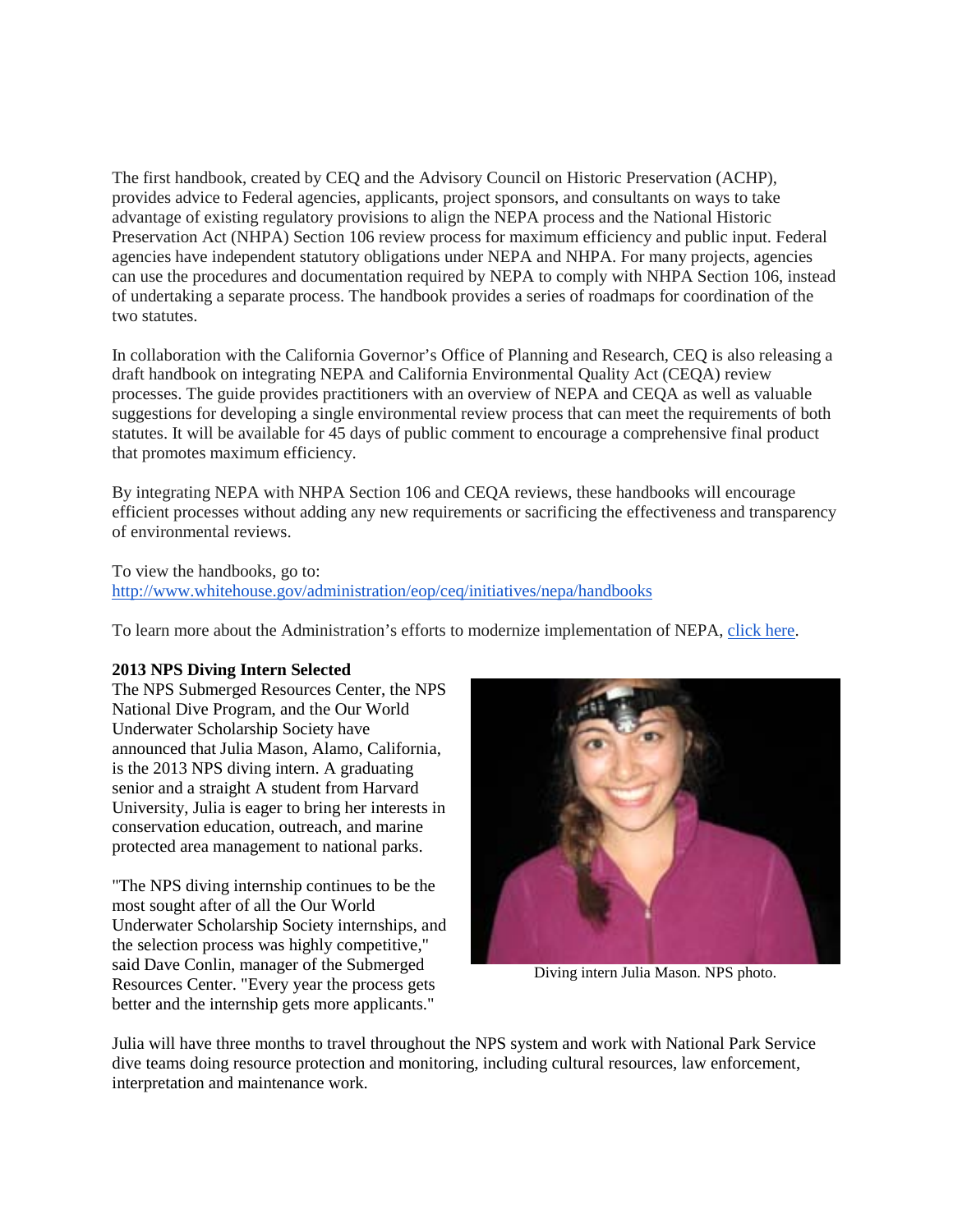

### **Restoration Begins on the Shenandoah Valley's Bloodiest Battlefield**

As the 150th anniversary of the Civil War's Third Battle of Winchester (Opequon) approaches on September 19, 2014, the Shenandoah Valley Battlefields Foundation (SVBF), the management entity for the Shenandoah Valley Battlefields National Historic District, has begun extensive restoration of the Middle Field portion of the site to restore it to its 1864 appearance.

"The Union XIX Corps advance charged across the historic Middle Field towards the Confederate line lying in wait in the concealment of the Second Woods," says Chase Milner, SVBF Manager of Stewardship. "More than 50,000 men fought in this battle, and over 8,000 were killed or wounded. The historic Middle Field is arguably the bloodiest piece of battlefield in the entire Shenandoah Valley and because of that it's considered as very hallowed ground."

The SVBF is working with partners at the Smithsonian Institution, USDA's Natural Resources Conservation Service, and the unique environmental "crowdsourcing" fundraising entity [Ahyayha,](http://ahyayha.com/funded-project-va-battlefield-and-wildlife-restoration/) to implement a multifaceted and ambitious historic landscape plan for this critical battlefield of the Civil War.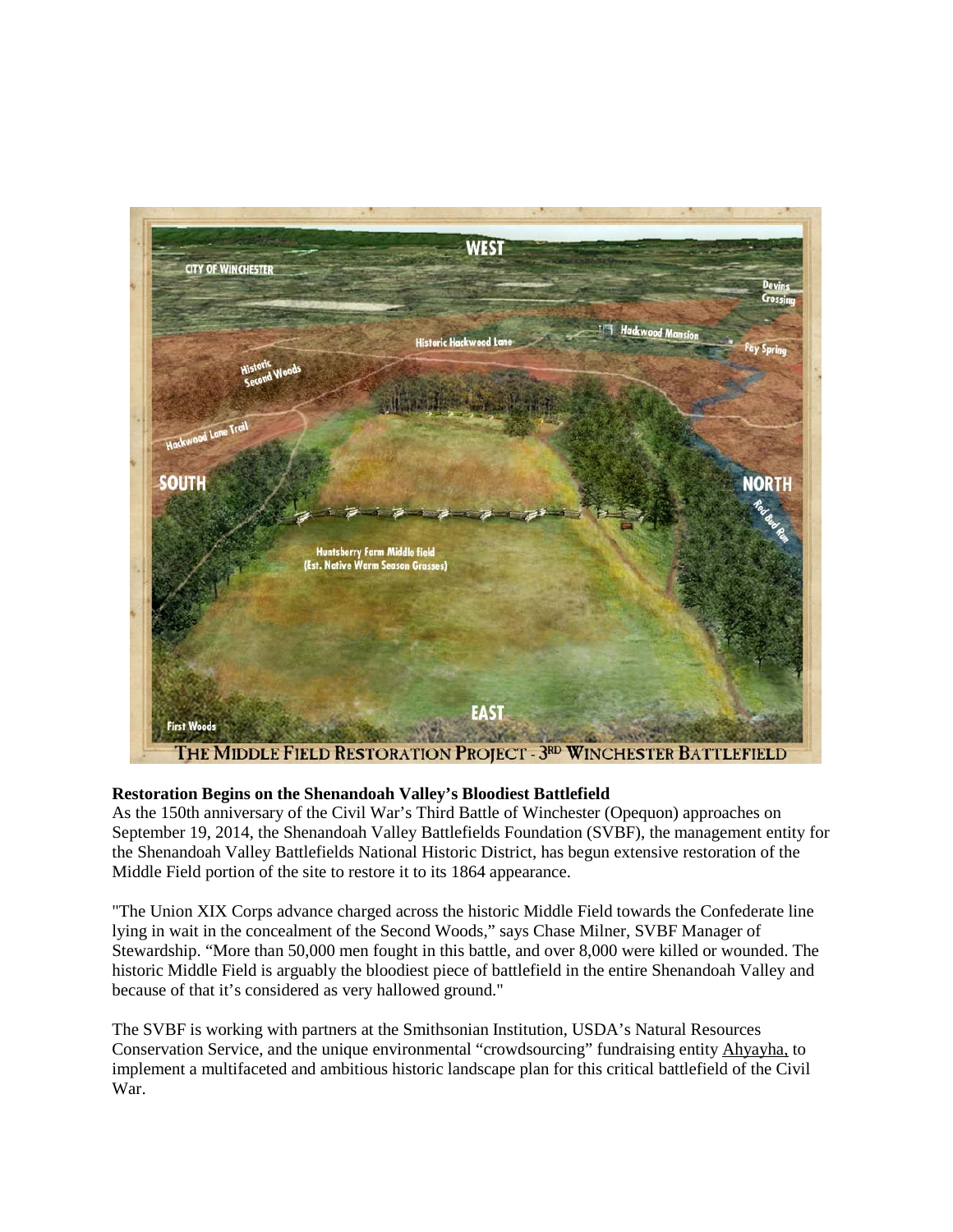Work begins in April to remove heavy-duty invasive brush and shrubs and will continue throughout the year with native wild grass sowing and an archeological investigation with James Madison University and the Archaeological Society of Virginia. Along with the historic and cultural importance of restoring and interpreting this critical resource, the Third Winchester project also plans to realize meaningful environmental benefits. Re-establishing native warm-season grasses will provide valuable habitat for the threatened native Northern Bobwhite Quail that once were ubiquitous across the state. Planting of scattered food plots for quail, deer, wild turkey, and migratory birds will further sustain other native wildlife.

The Middle Field is part of a larger 575-acre battlefield preserve. An \$8.2 million dollar investment has already been made to protect what is now being managed by SVBF; the Cultural Heritage Plan calls for an additional \$2.2 million for the full restoration and interpretation of the preserve. Major on-going support has also been provided by the Third Winchester's conservation easement holder, the Virginia Department of Historic Resources, to restore, interpret, and prepare the entire area for community use.

*By Jeremy Ebersole*



Students observe adobe techniques during workshop.

### **Workshop Helps Preserve Shared Resources along the Mexican Border**

Tumacácori NHP and Casa Grande Ruins NM hosted an international workshop on methods of conserving and restoring earthen architecture on March 11-14, 2013.

The model for this year's workshops was the use of national parks as classrooms and laboratories for learning and promoting heritage preservation. The workshops, called TICRATs (Taller Internacional de Conservación y Restauración de Arquitectura de Tierra), have been held in the U.S. and Mexico since the early 1990's. The workshop trained students and preservation specialists in the construction and preservation of structures made of adobe (mud) and lime plaster.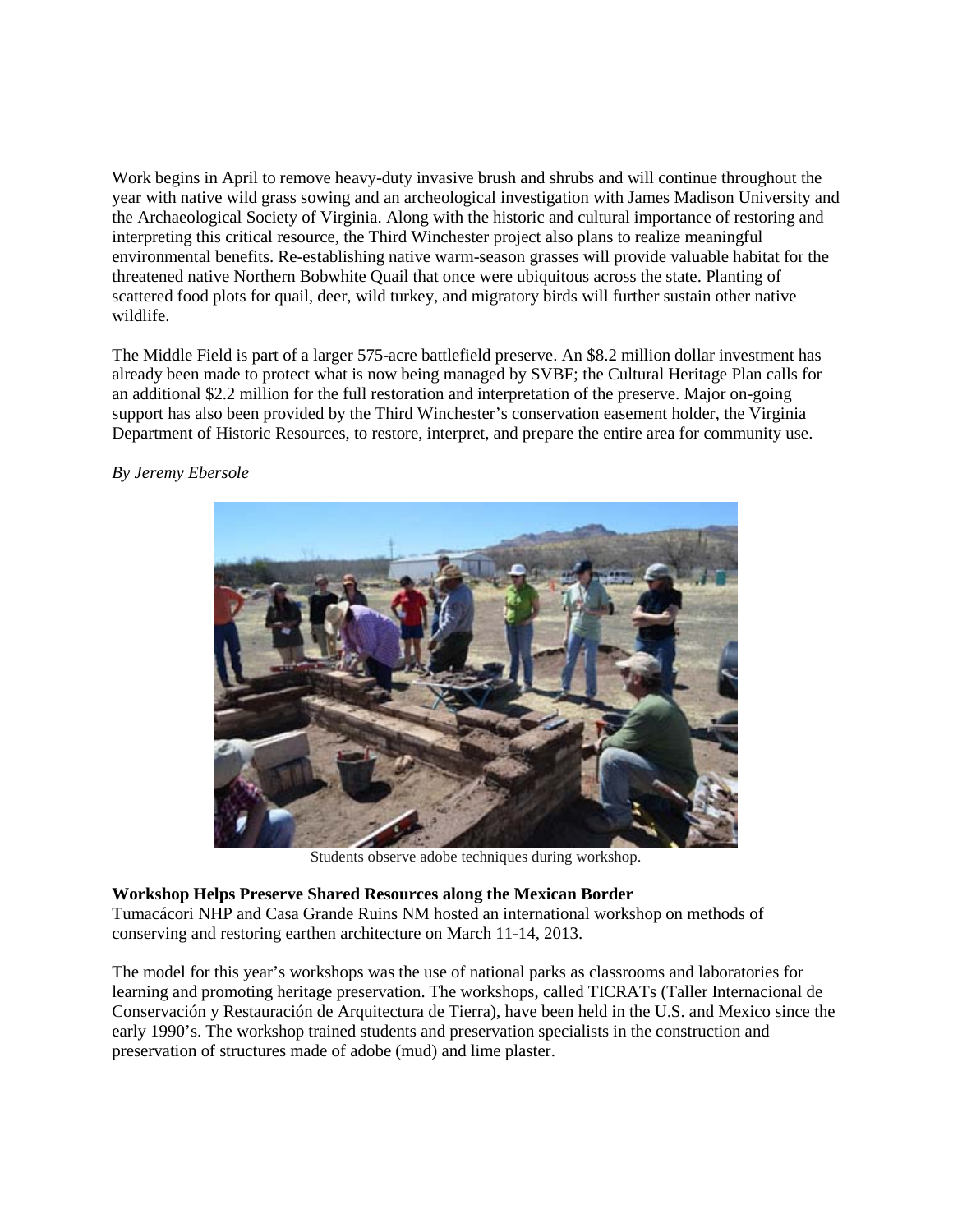Instructors from the NPS and the Instituto Nacional de Anthropología e Historia (INAH) shared their knowledge in earthen architecture and 22 participants learned to prepare earthen building materials, including adobe bricks, mud mortar, lime plaster, and paints based on natural pigments and binders. Participants learned how these materials come together to form an architectural system, and the methods of preserving these materials once they begin to deteriorate. This year's participants included students from throughout the U.S. and the world (Argentina, France, Japan, Mexico, and Spain).

Students also visited area heritage sites and spoke with resource stewards at the NPS Western Archaeological Conservation Center, Presidio San Augstin, Mission San Xavier del Bac, the Arizona State Museum Conservation Lab, and the Archaeological Mapping Lab of the University of Arizona. After the hands-on workshops, the tours engaged students by looking at a variety of conservation and management issues facing cultural heritage sites administered by different federal, state, and non-profit organization.

The workshops are funded by the Mexican American Border Conservation Office and completed through a cooperative ecosystems study unit agreement with the University of Arizona's Drachman Institute and the College of Landscape Architecture.

### *By Alex Lim, Exhibit Specialist, and Jeremy Moss, Chief of Resources Management, Tumacácori NHP*

### **Presidential Proclamations Establishes Five National Monuments**

On March 25, 2013, President Obama issued proclamations under the Antiquities Act to establish five new national monuments. Three of the new monuments are NPS units.

*Charles Young Buffalo Soldiers National Monument, Ohio.* The monument will preserve the home of Col. Charles Young (1864–1922), a distinguished officer in the U.S. Army who was the third African American to graduate from West Point and the first to achieve the rank of Colonel. Young also served as one of the early Army superintendents of Sequoia and General Grant National Parks, before the establishment of the NPS in 1916. The national headquarters of the Omega Psi Phi fraternity, of which Col. Young was a member, made the property available for acquisition by the Federal government for the purpose of establishing the national monument commemorating Young's life and accomplishments. The monument, located in Wilberforce, Ohio, will be managed by the NPS.

#### *First State National Monument, Delaware*

The monument will tell the story of the early Dutch, Swedish, Finnish and English settlement of the colony of Delaware, as well as Delaware's role as the first state to ratify the Constitution. The park is comprised of three historic areas related to Delaware's rich history: the Dover Green, the New Castle Court House complex (including the courthouse, Green and Sheriff's House), and the Woodlawn property in the Brandywine Valley. The monument will be managed by the NPS.

#### *Harriet Tubman Underground Railroad National Monument, Maryland*

The monument commemorates the life of the most famous conductor on the Underground Railroad who was responsible for helping enslaved people escape from bondage to freedom. The new national park, located on Maryland's Eastern Shore, includes large sections of landscapes that are significant to Tubman's early life in Dorchester County and evocative of her life as a slave and conductor of the Underground Railroad. The park includes Stewart's Canal, dug by hand by free and enslaved people between 1810 and the 1830s and where Tubman learned important outdoor skills when she worked in the nearby timbering operations with her father. The national monument also includes the home site of Jacob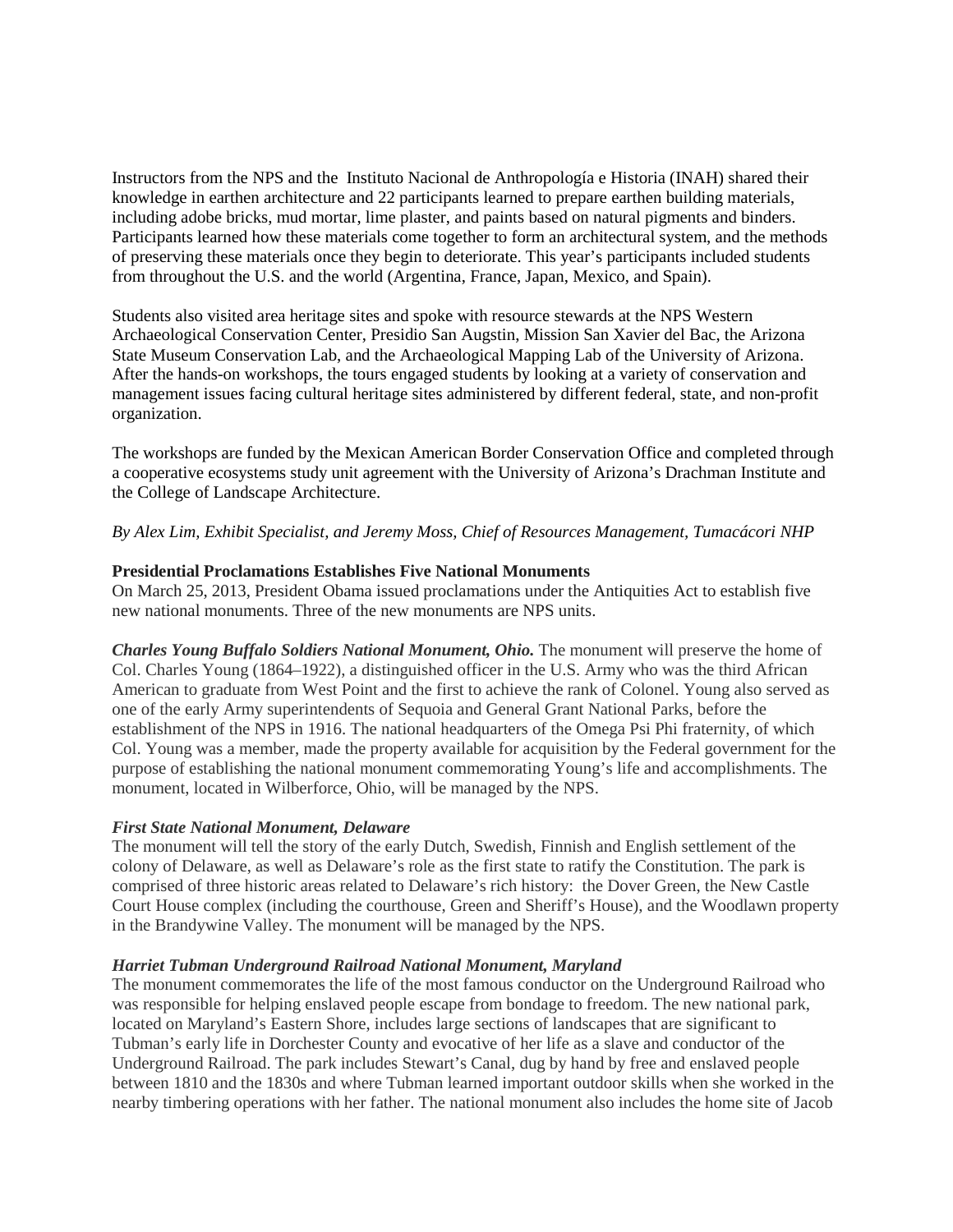Jackson, a free black man who used coded letters to help Tubman communicate with family and others. The monument will be managed by the NPS.

### *Río Grande del Norte National Monument, New Mexico*

Located northwest of Taos, the Río Grande del Norte contains stretches of the Río Grande Gorge and extinct volcanoes that rise from the Taos Plateau. The area is known for its spectacular landscapes and recreational opportunities – like rafting, fishing and hiking – and serves as important habitat for many birds and wildlife. The monument is also home to a dense collection of petroglyphs and extraordinary archeological and cultural resources dating from the Archaic Period to the more recent passage of Hispanic settlers. The monument will be managed by the BLM, which currently manages the more than 240,000 acres of the monument.

### *San Juan Islands National Monument, Washington*

Home to bald eagles, orca whales, harbor seals and other rare species, the San Juan Islands is a chain of 450 islands, rocks and pinnacles. Located in Washington State's Puget Sound, the archipelago provides an opportunity for visitors, campers, kayakers and birdwatchers to experience the natural beauty of the undeveloped, rugged landscape. A number of historic lighthouses are located on the islands, as well as cultural resources and fossils dating back 12,000 years. The monument will be managed by the BLM.

First exercised by President Theodore Roosevelt in 1906 to designate Devils Tower National Monument in Wyoming, the authority of the Antiquities Act has been used by 16 presidents since 1906 to protect unique natural and historic features in America, such as the Grand Canyon, the Statue of Liberty, and Colorado's Canyons of the Ancients.



Stewart's Canal at the Harriet Tubman Underground Railroad National Monument in Maryland. Dorchester County Tourism photo.

### **National Park Service Awards Civil War Battlefield Land Acquisition Grants**

NPS Director Jonathan B. Jarvis announced more than \$2.5 million in grants to help preserve 700 acres of land at 4 of America's Civil War battlefields. The grant projects are in Marietta, Georgia; Bentonville,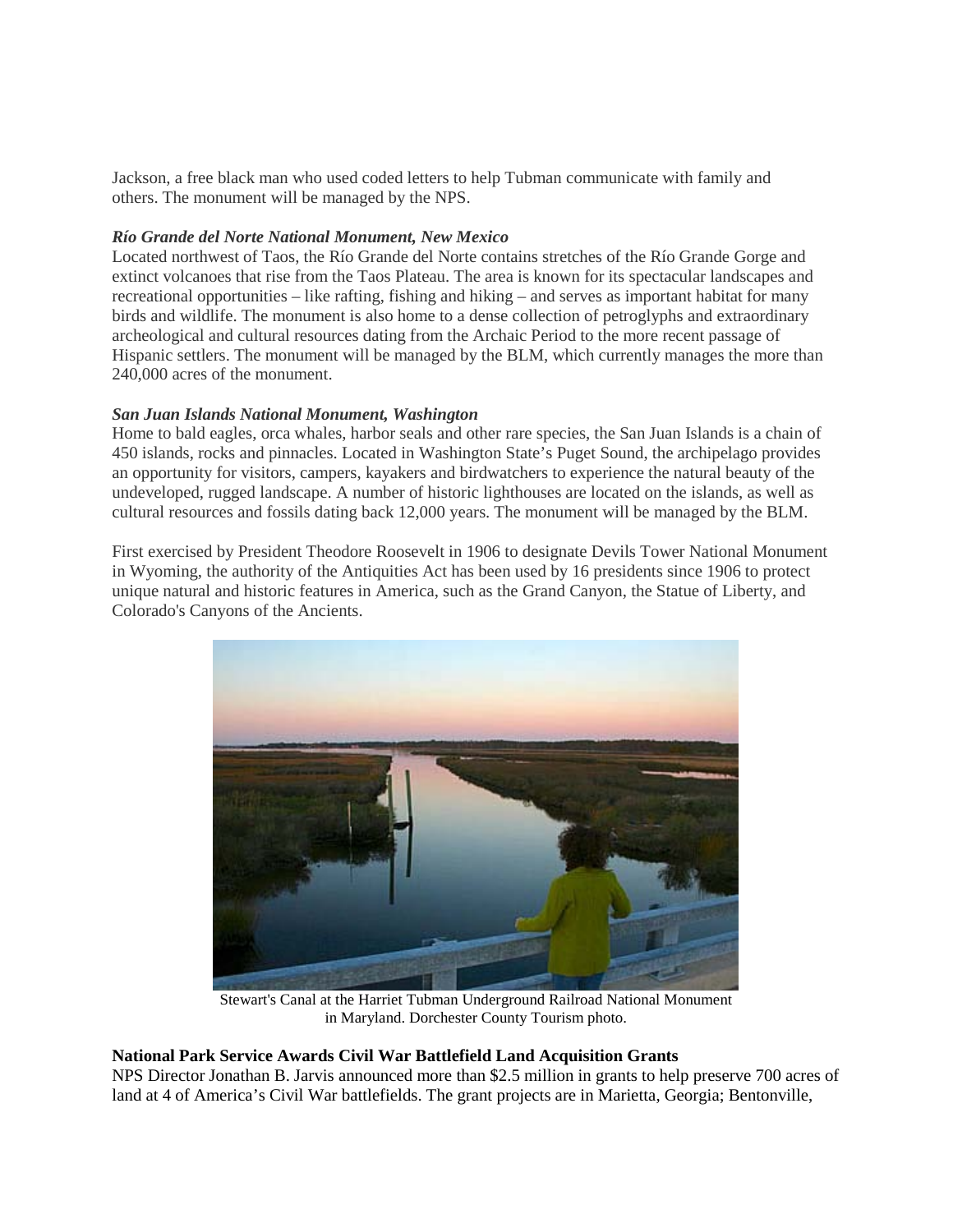North Carolina; Cool Springs, Virginia. and Summit Point, West Virginia.

| Georgia Department of Natural Resources, Ga.<br>Marietta Operations Battlefield, 132 acres (Fee Simple)                      | \$2,011,551.00 |
|------------------------------------------------------------------------------------------------------------------------------|----------------|
| North Carolina Department of Cultural Resources, N.C.<br>Bentonville Battlefield, 108.47 acres (Fee Simple)                  | \$253,422.50   |
| Virginia Department of Conservation and Recreation, Va.<br>Cool Springs Battlefield, 195 acres (Easement – additional funds) | \$300,000.00   |
| Jefferson County Farmland Protection Board, W. Va.<br>Summit Point Battlefield, 264 acres (Easement – additional funds)      | \$2,187.05     |

The grants are from the NPS American Battlefield Protection Program (ABPP), one of more than a dozen programs administered by the NPS that provides states and local communities technical assistance, recognition, and funding to help preserve history and create close-to-home recreation opportunities.

Consideration for the Civil War battlefield land acquisition grants is given to battlefields listed in the National Park Service's Civil War Sites Advisory Commission Report on the Nation's Civil War Battlefields (CWSAC Report). Funds were awarded based on the property's location within CWSACdefined core and/or study areas, the threat to the battlefield land to be acquired, and the availability of required non-Federal matching funds.

Congress appropriated nearly \$9 million for Civil War battlefield land acquisition grants in 2012. Applications for the balance of the funds are accepted at any time. Criteria to consider in the applying for the Civil War Battlefield Land Acquisition Grants include:

- The LWCF Civil War Battlefield Land Acquisition Grants are awarded through a competitive process to units of state and local governments.
- Private non-profit groups may apply in partnership with state or local government sponsors.
- Each grant requires a dollar-for-dollar non-Federal match.
- Grants are available for the fee simple acquisition of land, or for the acquisition of permanent, protective interests in land at Civil War battlefields listed in the Civil War Sites Advisory Commission's (CWSAC) 1993 *Report on the Nation's Civil War Battlefields*.
- Higher consideration will be given to proposals for acquisition of endangered lands at battlefields defined as Priority I or II sites in the CWSAC report.
- Complete guidelines for grant eligibility and application forms are available online at[:http://www.nps.gov/history/hps/abpp/](http://www.nps.gov/history/hps/abpp/)

### **Contact:** Kristen McMasters, Grants Manager, at 202-354-2037

# **National Register Program Requests Comments on Identifying, Evaluating, and Documenting Traditional Cultural Properties and Native American Landscapes**

The deadline for comments on identifying, evaluating, and documenting Traditional Cultural Properties and Native American Landscape has been **extended to April 2, 2013**. Numerous requests from Tribes, Federal Agencies, State Historic Preservation offices and other parties requested extensions of the comment period. The original National Register memo requesting comments on Traditional Cultural